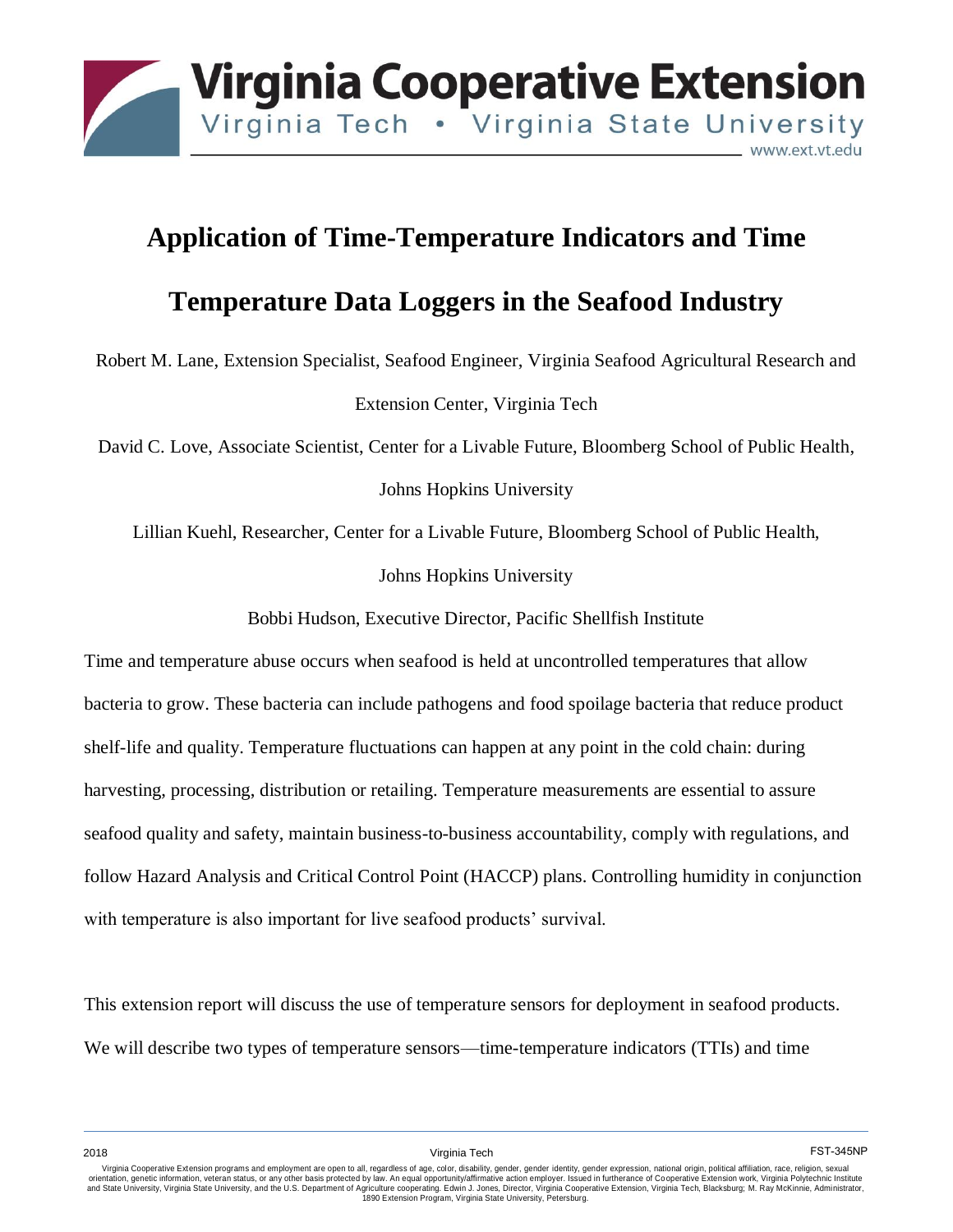temperature data loggers—and the benefits and limitations of each. Finally, we will discuss how the seafood industry can incorporate TTIs and temperature data loggers into food safety, food quality and QA/QC programs.

## **TTIs versus temperature data loggers: What's the difference?**

TTIs are devices or smart labels that visually show when the thermal history of a seafood product has reached a specific level of time-temperature exposure. The readout is typically a non-reversible visual change such as a color change.

There are two types of TTIs on the market. There are TTIs that only measure temperature and not time, and TTIs that measure time/temperature exposure for specific bacteria, pathogens, or toxin producing bacteria.

- Benefits: low cost; easy to operate; easy to read and interpret data
- Limitations: low sensitivity; often not reusable; difficult to identify the exact point in time that temperature abuse occurred; have specific shelf lives and must be stored refrigerated or frozen depending on time until use; must confirm the device has been activated change.

**Figure 1.** Smart Shellstock TTI label by Vitsab®. Used by Permission: http://vitsab.com



Time temperature data loggers are equipment that digitally measure or continuously monitor and record the temperature of seafood during harvest, processing, cooking, storage, and transit.

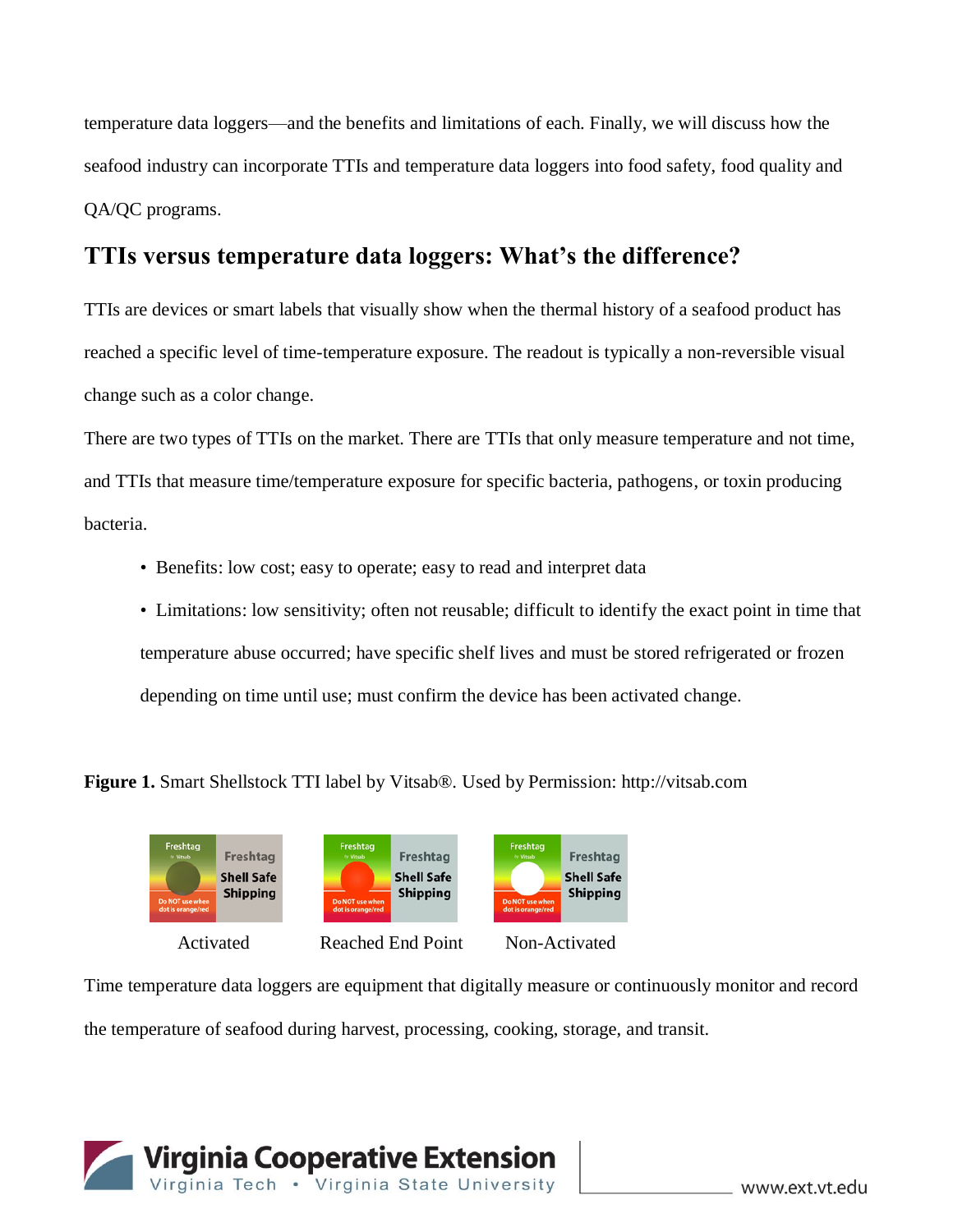• Benefits: high sensitivity; wide temperature ranges; reusable; programmable to record specific time parameters, temperature, and alarm settings; can be either portable or fixed; can link to a printer, computer or smartphone to log and visualize data

• Limitations: Battery operated but most have long battery life or backup to prevent data loss; loggers may be fragile; may be hard to calibrate.

#### **How to use TTIs?**

How to install, operate and read data from a TTI?

A TTI packet is attached to an individual seafood package or pallet. The indicator packet contains chemicals that mix, when crushed, combines a predetermined amount of chemicals starting the TTI's thermal exposure monitoring.

The TTI is read by looking at the packet on the seafood package or pallet at the point of receiving to determine if a visual color change occurred. The manufacturer's guidelines will then provide information as to what a change or no change in color means regarding heat exposure and seafood safety.

#### Situations where a TTI is useful:

• Provide a quick way of determining whether a seafood product reached a critical environmental temperature;

• Give receivers of refrigerated fresh and pasteurized seafood a visual check to determine if the product happened to be held out of refrigerated control for a short time frame remains safe to eat or must be discarded;

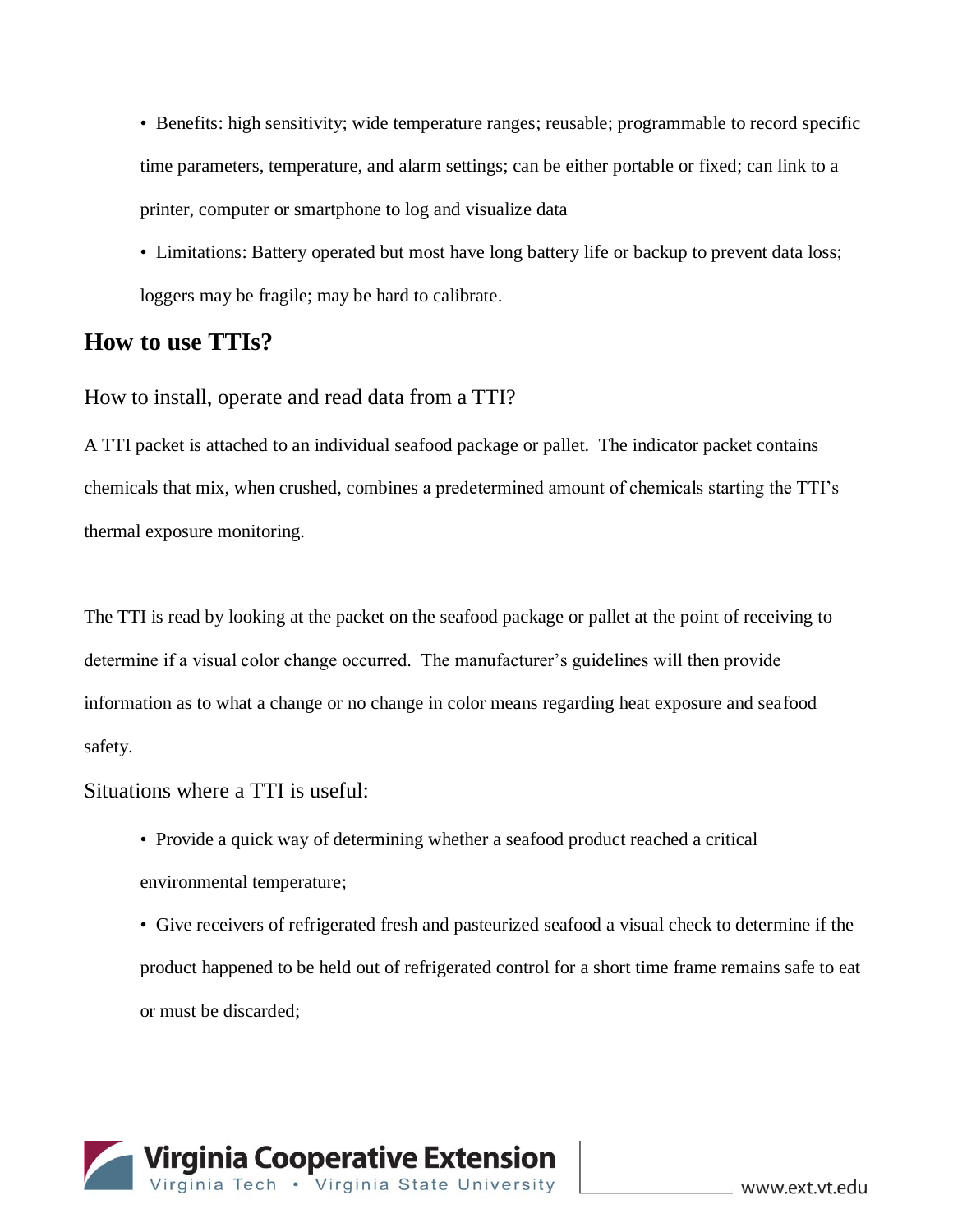• May accompany molluscan shellfish in the cold chain from harvest to retail and allow chefs to quickly determine if shellfish remained under proper refrigerated control to safely serve customers.

## **How to use time temperature data loggers?**

How to install, operate and read data from temperature data loggers.

Temperature data loggers collect quantitative time-series data about temperature variability in seafood processing and supply chains. They are activated via hardware or blue tooth interface to a computer or smartphone with manufacturers' software. Sampling intervals, start times, and time-temperature alarms can be manually adjusted using the software. Temperature data loggers are installed by inserting in, or attaching to, products or packaging.

**Figure 2 a.** Inserting a Smart Button data logger probe into an oyster



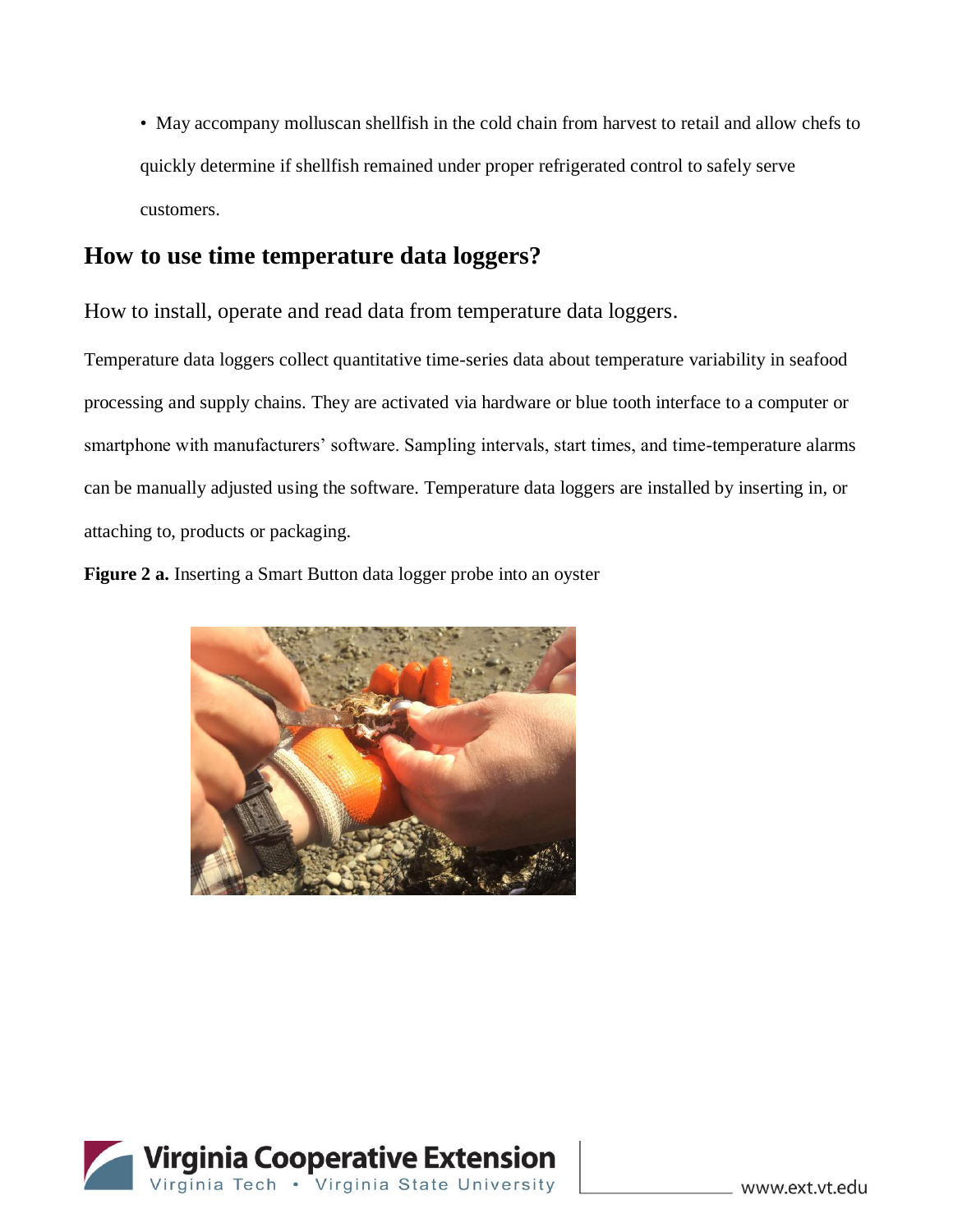**Figure 2 b.** Securing and identifying oyster containing Smart Button data logger



**Figure 3.** Measuring product temperature in seafood processing. Bob Lane, VA Tech Extension Specialist, Seafood Engineer reviewing post-harvest seafood processing applications.



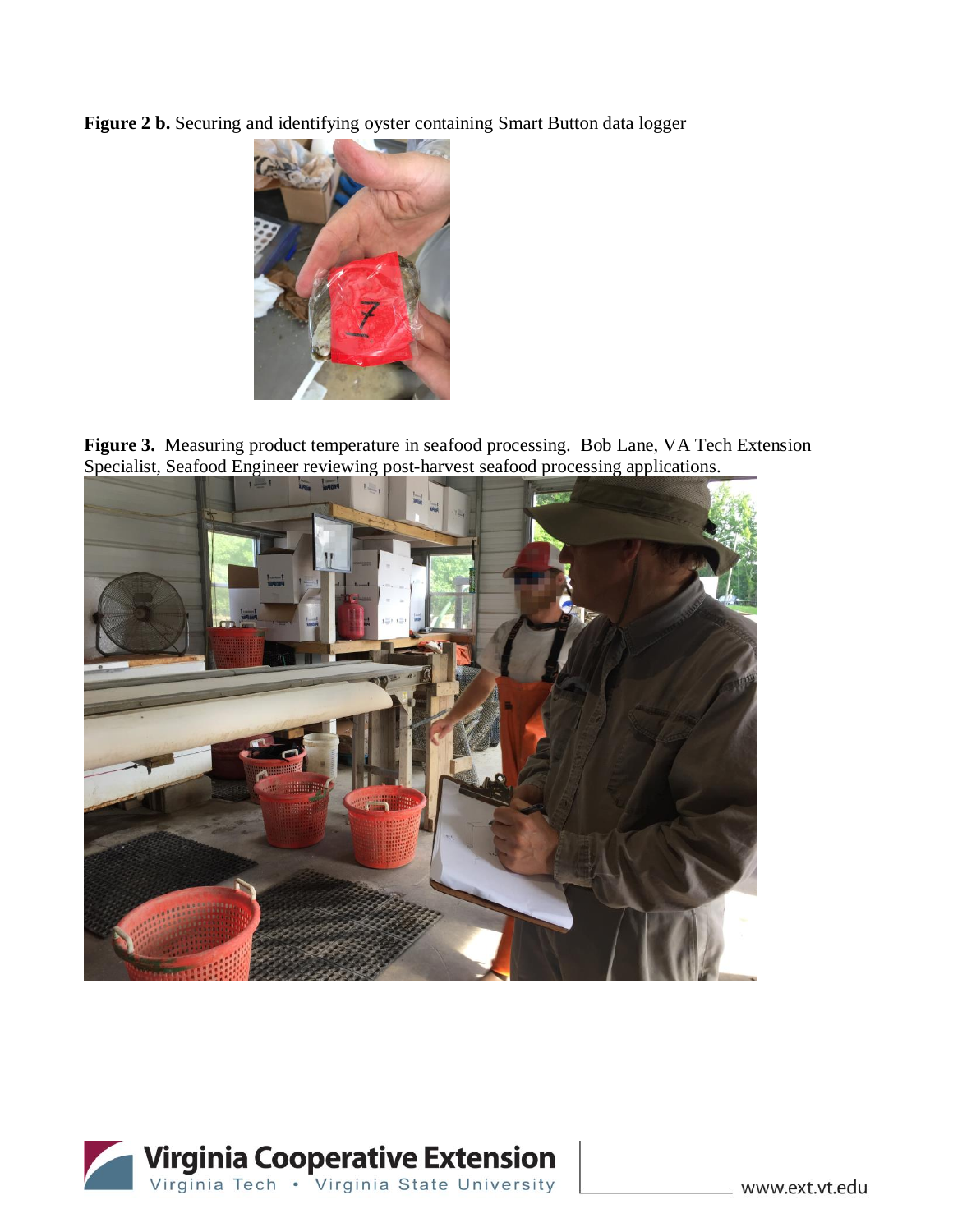In our study (Love et al. 2018, 2019), we used ACR Smart Button data loggers because their small size fit inside an oyster and their capability to track time and temperature during harvest, post-harvest processing, and distribution. We also attached a logger to the outside of the shipping container to similarly track ambient temperatures. After retrieving the loggers, data were downloaded and visualized using the manufacturer's software or imported into Microsoft Excel.





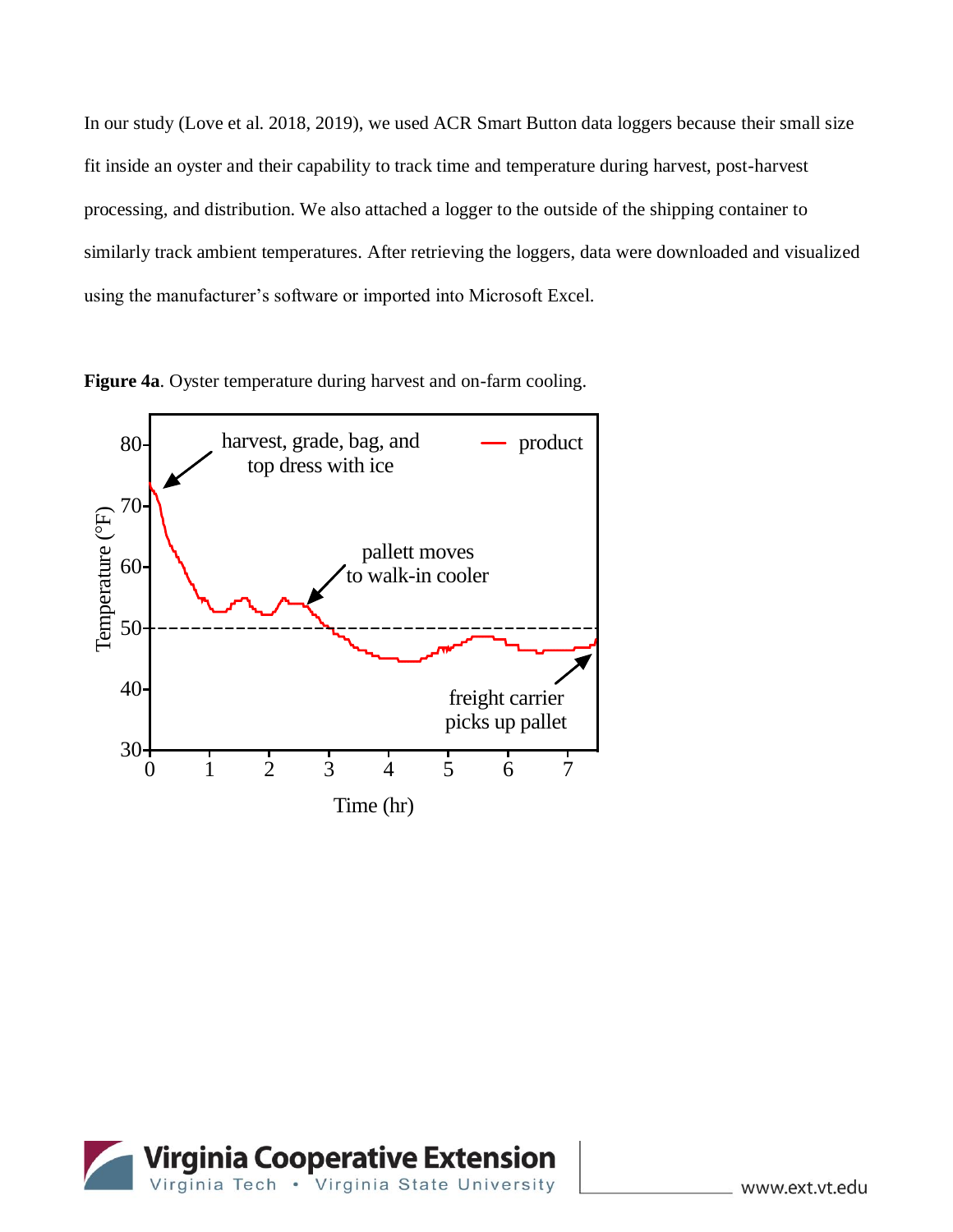

**Figure 4b**. Temperature in oyster distribution

Figure 4a shows internal oyster temperatures during on-farm processing and Figure 4b shows the ambient and internal oyster temperatures recorded during freight shipment from an oyster farm to a wholesaler. The benefit of a temperature data logger over a TTI in this situation is its ability to identify the exact point in time where the product exceeds a specific temperature, and how long the product deviates from appropriate temperature control, so preventative measures can be taken to avoid temperature abuse in future shipments.

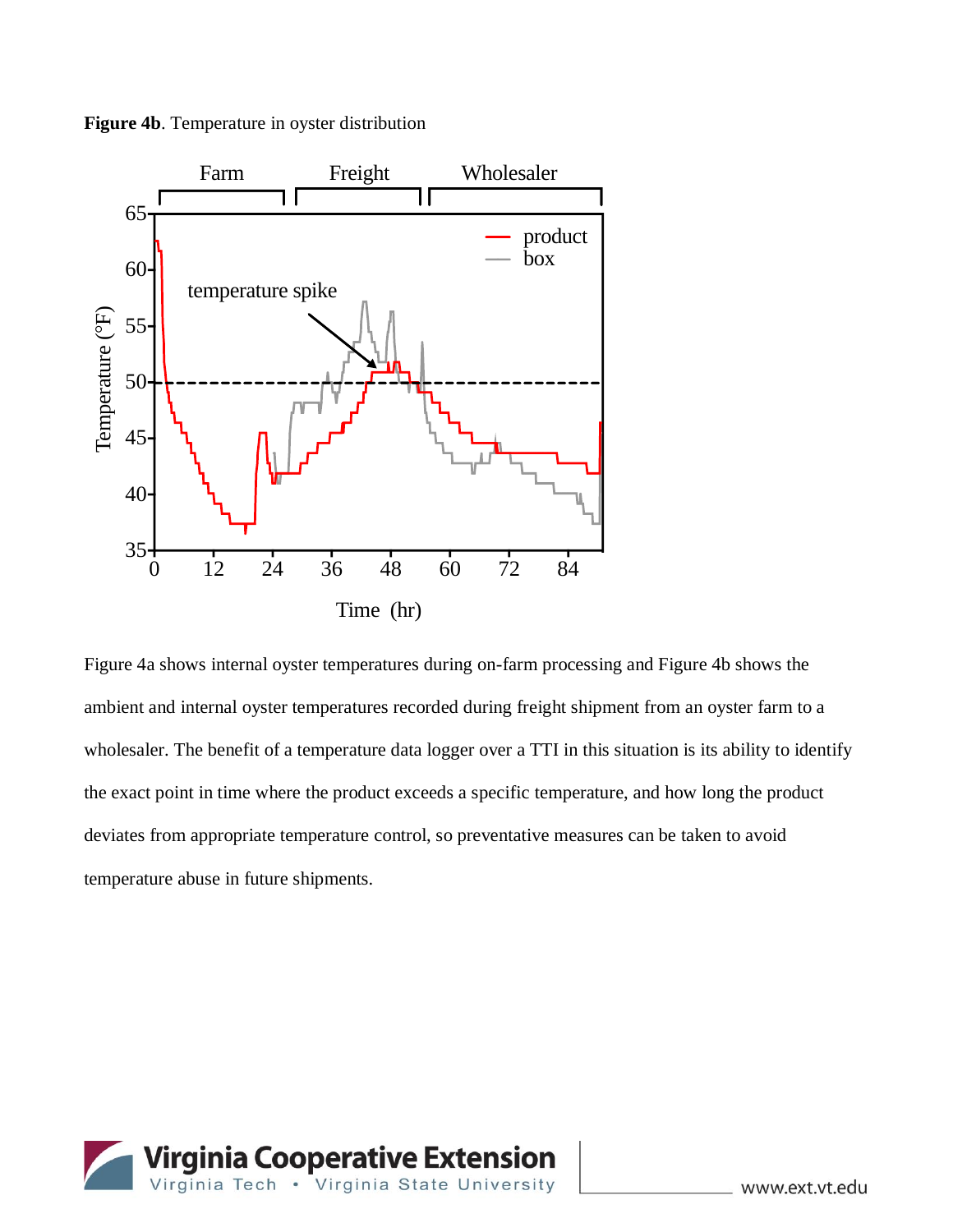

**Figure 5**. Measuring product temperature in seafood distribution

Situations where a time temperature data logger is useful:

- Monitor time and temperature of expensive shipments;
- Evaluate new processes, methods, packaging as part of QA/QC;
- Problem solve difficult time and temperature situations where more sensitive analytical

equipment and time-series data are required;

- Verify that HACCP plans are working appropriately;
- Verify that food safety regulations are being met.

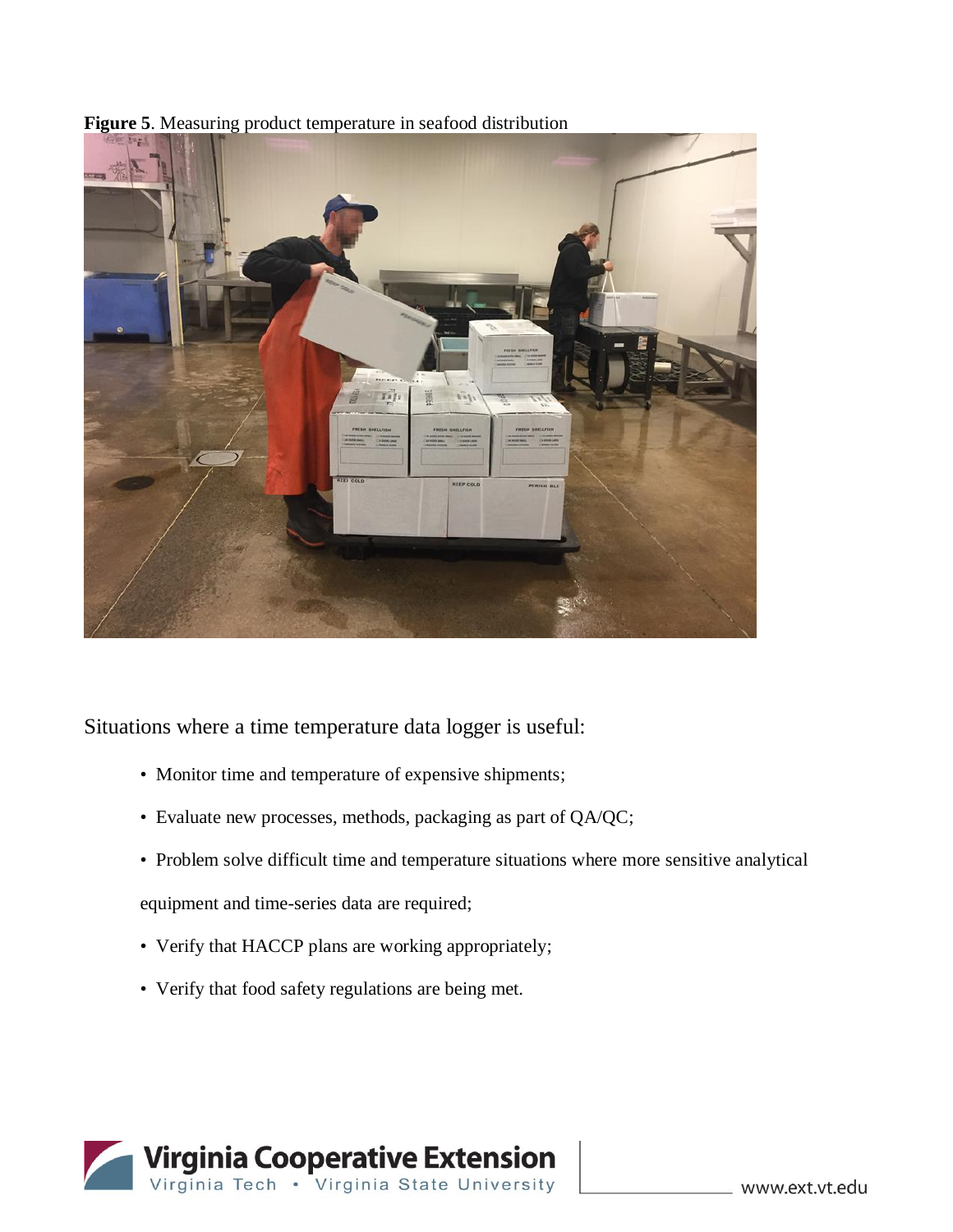| <b>Product (Manufacturer)</b>              | <b>Notes</b>                                                       | Website                   |
|--------------------------------------------|--------------------------------------------------------------------|---------------------------|
| <b>TTIs</b>                                |                                                                    |                           |
| L5-8 (Vitsab International)                | Color change and                                                   | vitsab.com                |
|                                            | smartphone app                                                     |                           |
| Seafood 37°F (3°C) non-                    | Color change and                                                   | timestrip.com             |
| reversible TTI (Time Strip)                | smartphone app                                                     |                           |
|                                            |                                                                    |                           |
| <b>Temperature Data Loggers</b>            |                                                                    |                           |
| <b>Smart Button (ACR Systems)</b><br>Inc.) | Small size, reusable, loggers<br>measuring temperature and<br>time | www.acrsystems.com        |
|                                            |                                                                    |                           |
| Temp Tale 4 (SensiTech)                    | Pre-programed time and<br>temperature limits,                      | www.sensitech.com         |
|                                            | downloadable data, alarm<br>settings                               |                           |
| TT Sensor Plus, TT Sensor                  | One time use downloadable                                          | label.averydennison.co    |
| Plus 2 (Avery Dennison)                    | to a computer or smartphone                                        | m                         |
|                                            |                                                                    |                           |
| Emerson "Go loggers"                       | GO loggers are data loggers                                        | https://climate.emerso    |
|                                            | or loggers with pre-                                               | $n$ .com/en-              |
|                                            | programmed temperature                                             | us/products/controls-     |
|                                            | ranges and visual                                                  | monitoring-               |
|                                            | temperature breach alerts.                                         | systems/cargo-            |
|                                            |                                                                    | tracking-                 |
|                                            |                                                                    | <u>monitoring/loggers</u> |

#### **Table 1.** Examples of TTIs and Temperature Data Loggers

### **Conclusions**

Time temperature data loggers and TTIs can help the seafood industry protect against risks, save businesses money, and maintain the integrity, quality, and safety of products. There are important differences between temperature data loggers and TTIs, and certain situations may warrant the application of different technology. Talking with seafood extension staff, consultants, or other experts may be helpful before developing a testing program for time and temperature assessment. Staff training

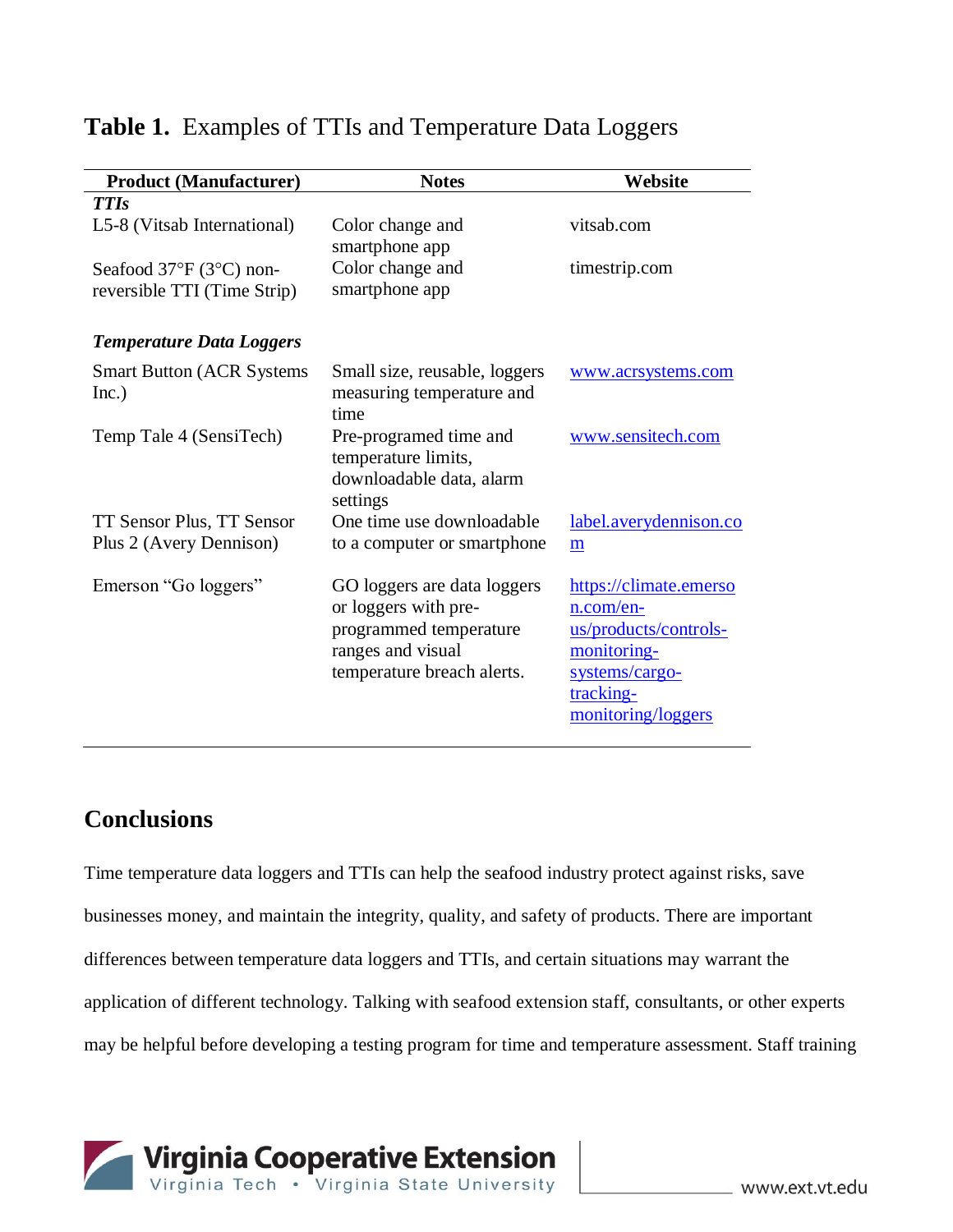and capacity building are also important when introducing any new technology, as well as clear guidelines around communicating time-temperature findings within a company and among supply chain partners.

#### **Additional Resources**

Love, D. C., Lane, R. M., Davis, B. J., Clancy, K., Fry, J. P., Harding, J., & Hudson, B. (2018). Performance of Cold Chains for Chesapeake Bay Farmed Oysters and Modeled Growth of Vibrio parahaemolyticus. Journal of Food Protection, 82(1), 168-178.

Love, D. C., Kuehl, L., Lane, R. M., Fry, J. P., Harding, J., Davis, B. J., Clancy, K., & Hudson, B. (2019). Performance of Cold Chains and Modeled Growth of Vibrio parahaemolyticus for Farmed Oysters Distributed in the United States and Internationally. International Journal of Food Microbiology. (In review)

Villalba, A., Lane, R., Liu, C. 2018. Types of Thermometers Used in the Seafood Industry. Virginia Cooperative Extension. Virginia Tech. Publication FST-295P

Wang, S., Liu, X., Yang, M., Zhang, Y., Xiang, K., & Tang, R. (2015). Review of time temperature indicators as quality monitors in food packaging. Packaging Technology and Science, 28(10), 839-867.

FDA Website: Fish and Fishery Products Hazards and Controls Guidance 4th edition; Time Temperature Indicators

<https://www.youtube.com/watch?v=9KLEIfsFQFI> Accessed 5/03/2019